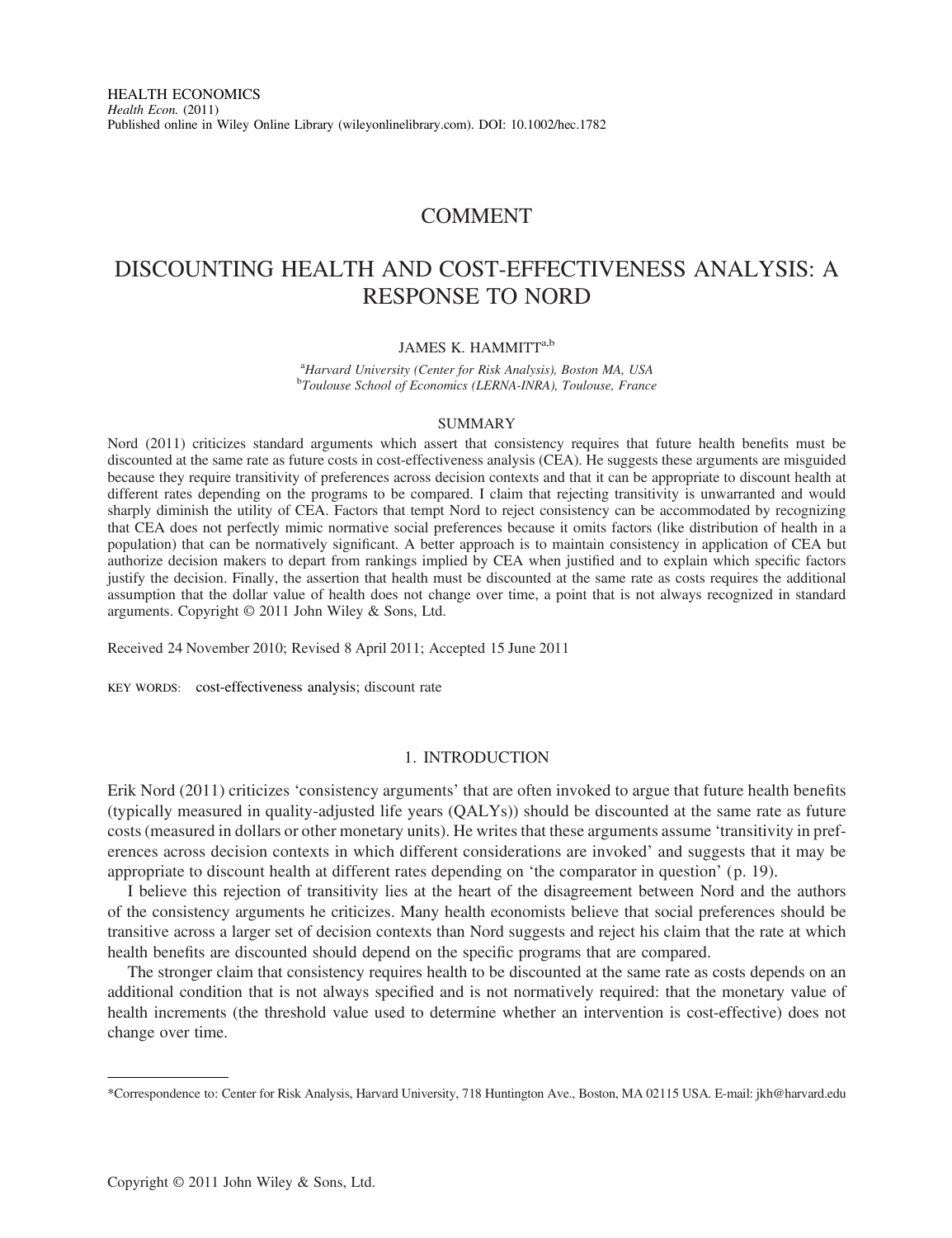#### J. K. HAMMITT

The resolution of this disagreement has important implications for the use of cost-effectiveness analysis (CEA). In my view, CEA is useful to the extent that it helps rank programs in accord with normative social preferences (defined as the preferences society *should* have, even if they are not always respected).<sup>1</sup> As I discuss later, CEA should not be treated as an inviolable decision rule because it does not incorporate all factors that are normatively significant. Incremental cost-effectiveness ratios (ICERs) are intended to quantify the efficiency with which resources can be converted into health through specific programs. If this measure of efficiency is not normatively significant, what is the purpose of computing it?

Cost-effectiveness analysis can mimic only transitive preferences. This follows because ICERs are real numbers and the equality and inequality relations (i.e.,  $>$ ,  $\geq$ ,  $=$   $\leq$ ,  $\lt$ ) applied to real numbers are transitive.

If normative social preferences are transitive across a wide range of decision contexts, then CEA can provide guidance for a correspondingly broad set of decisions. In this case, it can be extremely useful to conduct CEAs, to catalog them as in the CEA Registry (www.cearegistry.org) and to make them comparable across contexts (e.g., by measuring 'health' in QALYs rather than more natural units such as cases of particular diseases, by estimating QALY weights using a standard method such as the EQ-5D rather than study-specific methods, or by following the specification of the Washington panel's 'reference case,' Gold et al., 1996). Alternatively, if transitivity across a significant range of decision contexts is not normatively required, then CEA is likely to be much less useful and there is an urgent need to determine which decision contexts evoke sufficiently 'different considerations' that transitivity is not normatively required and hence CEA results may mislead decision makers.

Consider Nord's programs X, Y, Z, and W and the corresponding ICERs (compared with no program) displayed in the following table (in Nord's paper,  $T=10$ ). Each program incurs costs ('C' or 'C/(1+r)<sup>T</sup>') and provides health benefits (H) in the indicated years. Let s and d be the rates at which costs and health are discounted, respectively, and let r be the relevant interest rate, for example, the rate at which the government can shift resources between years 0 and T by increasing or retiring debt.

| Program | Year 0      | Year T | <b>ICER</b>                                            |
|---------|-------------|--------|--------------------------------------------------------|
| X       | C, H        |        | C/H                                                    |
| Y       |             | С. Н   | $[C/(1+s)^T]/[H/(1+d)^T]$<br>C/[H/(1+d) <sup>T</sup> ] |
| Ζ       |             | H      |                                                        |
| W       | $C/(1+r)^T$ | Н      | $[C/(1+r)^T]/[H/(1+d)^T]$                              |

Nord suggests that it is plausible for society to be simultaneously indifferent between the following pairs of policies:

|  | X and Y (start-time neutrality) |  |
|--|---------------------------------|--|
|--|---------------------------------|--|

- $X$  and  $Z$  (benefit-time neutrality) (2)
- Y and W (opportunity-cost of resources).<sup>2</sup> (3)

The conditions under which the programs in each pair have equal ICERs are:

- $d = s$  (health discounted at same rate as costs)  $(1')$
- $d = 0$  (health discounted at rate 0) (2)
- $s = r$  (costs discounted at interest rate). (3)

These conditions cannot be satisfied simultaneously except in the unusual case that the interest rate r is zero.

<sup>&</sup>lt;sup>1</sup>If CEA is viewed as providing normative guidance, its methods are not invalidated by evidence that individuals or institutions make decisions that conflict with its findings (e.g., Kahneman and Tversky, 1979). If it does not provide normative guidance, what purpose does it serve?

<sup>&</sup>lt;sup>2</sup>Indifference between Y and W arises from the assumption that W could be achieved by paying in advance for program Y; that is, investing the amount  $[C/(1+r)^T]$  in year 0 to yield the amount C in year T then spending this amount on program Y.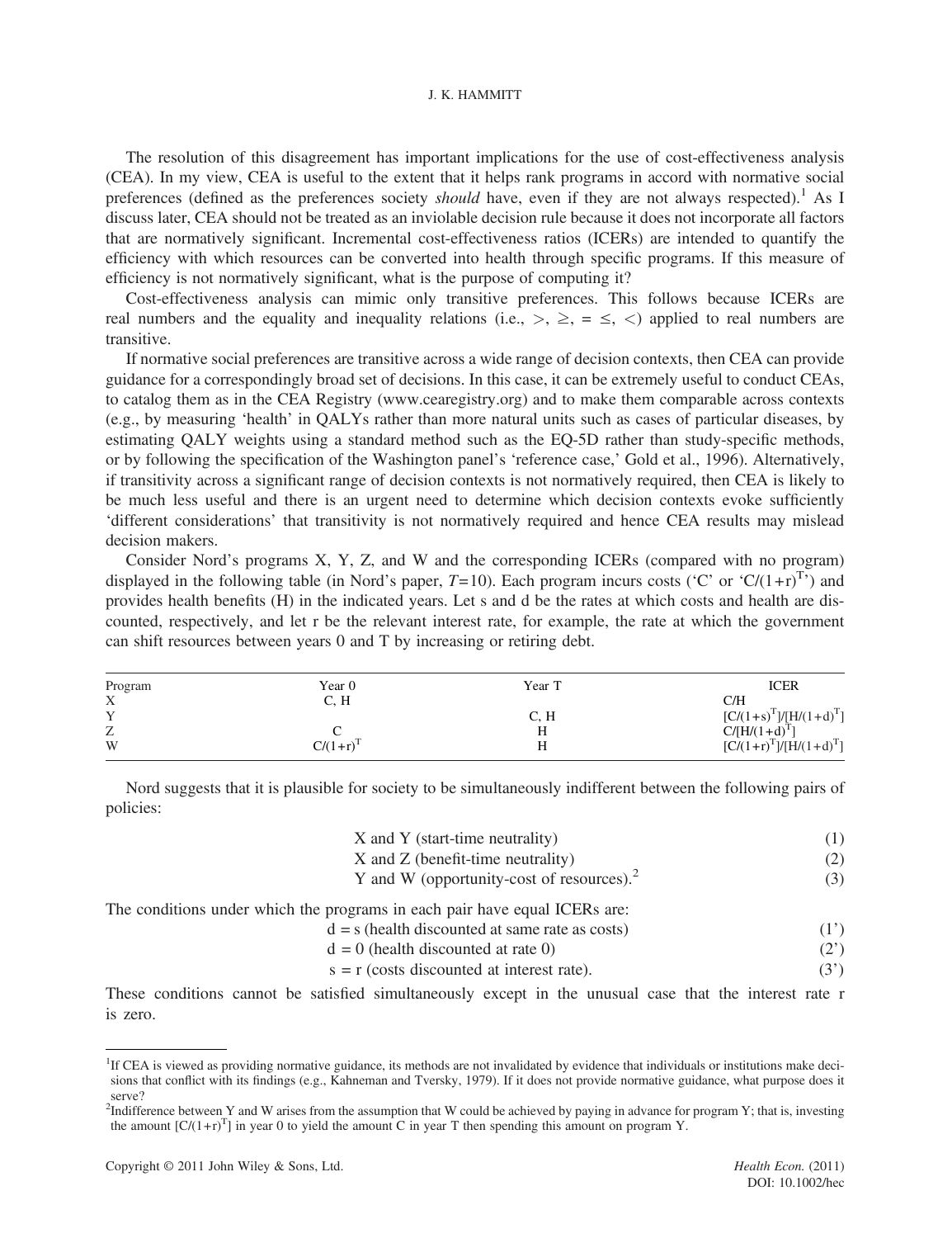#### DISCOUNTING HEALTH AND COST-EFFECTIVENESS ANALYSIS

Nord notes that the preferences specified in (1), (2), and (3) cannot be represented using CEA and a common discount rate for health. He suggests that the rate at which health benefits are discounted may depend on the decision context. Specifically, in comparing X with Y, 'discounting from program start times to present time is not really necessary' but if discounting is applied, 'the rate will depend on start time differences.' In comparing X with Z, 'the discount rate for benefits ... will depend on benefit time preferences and need not be consistent with the discount rate' used when comparing X with Y (p. 19).<sup>3</sup>

Nord argues that discounting health at different rates depending on whether X is compared with Y or with Z should not 'lead to inconsistency and confusion' for two reasons. First, 'prioritizing in health care normally has to do with distributing current resources,' which implies the choice between X and Y is rarely confronted. Second, when comparing X with Z, consideration of the potential beneficiaries' 'need comes into play' (p. 19). I address each reason in turn.

In response to the first point, although it may be true that the bureaucracies that manage government health systems must decide how to spend their exogenously determined budgets each year and cannot shift budgetary amounts between years, other decision makers do confront choices about allocating resources to health in different time periods and CEA can provide them with useful guidance. Legislators and treasury officials determine the annual budgets of government health-care systems and do shift budgetary costs through time (e.g., by borrowing or retiring debt). In addition, CEA has been advocated and is in some cases required for evaluating environmental, health, and safety regulations (e.g., US Office of Management and Budget, 2003). These regulations require firms and consumers to spend their resources to promote health. In this application, there is no fixed budget against which costs are assessed and the start time of the regulation is a government choice.

In response to the second point, CEA is a method that can provide useful guidance but it is unlikely to rank health programs perfectly in accord with normative social preferences. This follows because normative social preferences can depend on factors in addition to the consequences that are incorporated in CEA, such as the distribution of consequences among individuals. As a consequence, CEA should not be treated as an inviolable decision rule. Rather, decision makers should depart from the ranking implied by CEA when they judge it to be appropriate, but should justify the departure by explaining which additional factors are critical and why they are sufficiently important to justify the departure.

Nord suggests that a sufficient reason for indifference between programs X and Z (that provide benefits at different dates) is that potential beneficiaries 'are equally much in need of intervention now, even if the benefits occur at different times' (p. 19). He suggests that the implications of this factor can be accommodated by using different health-discount rates so that the resulting ICERs reflect normative social preferences. In my view, there are better approaches. First, if 'need of intervention' is a property that can be quantified, associated with specific times, and incorporated in either the numerator or denominator of an ICER, it should be. If not, it should be treated like other normatively significant factors that are not incorporated in CEA, that is, it should be a reason for departing from a CEA-based ranking in cases where it is judged sufficiently important.

Explicit acknowledgment of factors that influence normative social preferences but are not included in CEA is critical to evaluating programs. Indeed, failure to recognize the normatively significant difference between the beneficiaries of programs  $Z$  and W explains Nord's 'paradoxical result that  $X \dots$  is equivalent to both Z and W, even though W is clearly preferable to Z' (p. 18). Programs W and Y are equivalent in the sense that they provide the same benefits to the same beneficiaries. But program Z is not equivalent to W and Y because its beneficiaries are different and are judged to be 'equally much in need of intervention now, even if the benefits occur at different times.' The symbol 'H' in program Z does not represent the same benefits as the

<sup>&</sup>lt;sup>3</sup>Nord introduces the concepts of start-time difference and benefit-time difference. Conventional CEA associates each consequence (cost or benefit) with the time it is realized. In his examples, start-time differences are equivalent to differences in when costs are incurred, but 'start time' suggests something different (if a program provides benefits sooner than costs, would start time and benefit time coincide?). When a decision (commitment) is made can be important in contexts where circumstances or information may change (there can be an option value to postponing decision). Without a more explicit definition of 'start time,' the implications of adopting the new terminology are not clear.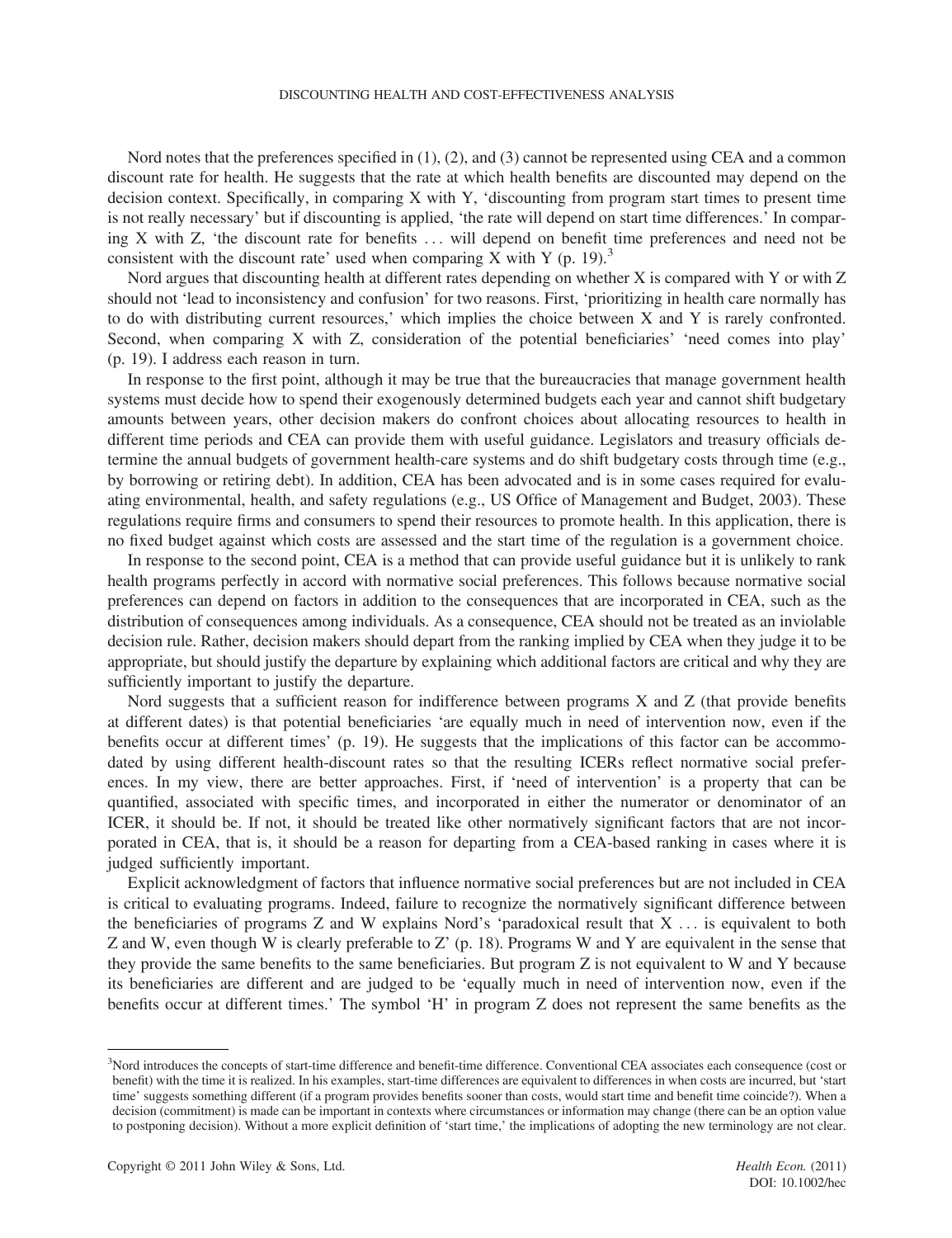#### J. K. HAMMITT

symbol 'H' in programs W and Y and hence it does not follow that 'W is clearly preferable to Z.' Nor is it necessary to reject transitivity of preferences. The proposed indifference between X and Z is described more clearly by recognizing the normative significance of beneficiaries' need as a significant factor additional to the timing of benefits; the indifference between X and Z does not reflect pure 'benefit-time neutrality' (p. 18).

Although I argue that the discount rates used in CEA should not depend on which programs are being compared, that does not imply that health should be discounted at the same rate as costs. That stronger claim depends on the additional requirement that preferences exhibit start-time neutrality, or more generally that the rate of trade-off between costs and health within a period (the threshold ICER at which an intervention is judged 'cost-effective' or what Nord calls the 'dollar value of health,' p. 24) does not change over time (cf. Gravelle and Smith, 2001). A plausible alternative assumption is that the dollar value of health should increase over time (assuming society becomes richer in material goods). In that case, it would be appropriate to use larger threshold values in evaluating future programs and to discount health at a smaller rate than costs (including zero and possibly negative rates).<sup>4</sup> When comparing current and future programs like X and Y, there are three rates of concern (the discount rate for costs, the discount rate for health, and the rate at which the dollar value of health changes between year 0 and year T) but only two degrees of freedom. Assuming that ICERs are to represent transitive preferences, these rates are mutually dependent: given the values of any two, the value of the third is determined.<sup>5</sup> Consistency arguments that imply health should be discounted at the same rate as costs assume a constant dollar value of health without always acknowledging it.

In summary, CEA is a normative tool that can provide important guidance in choosing among health programs. It can be used in a broad set of decision contexts, including choices about coverage of preventative and treatment services by government health systems within and between periods and about regulations that require firms or individuals to spend resources to reduce health risks. By associating ICERs with programs and appropriate comparators and using consistent methods (that do not depend on the specific programs compared), CEA necessarily yields a transitive ranking. When factors not included in the ICER are sufficiently important that an alternative with a larger ICER is normatively socially preferred, that can be accommodated by making decision makers responsible to choose the socially preferred option and to explain which specific factors justify departure from the ranking provided by CEA. It is not necessary to limit use of CEA to 'decision contexts in which [no] different considerations are invoked' (p. 19).

#### ACKNOWLEDGEMENTS

I thank Erik Nord for his stimulating presentation of this material at a Harvard seminar and for subsequent discussion. Financial support was provided by INRA and the European Research Council under the European Community's Seventh Framework Programme (FP7/2007-2013) Grant Agreement no. 230589.

Conflict of interest: There are no conflicts of interest. This work did not involve experiments with human subjects.

<sup>&</sup>lt;sup>4</sup>Gravelle et al. (2007) and Claxton et al. (2011) analyze the case in which the dollar value of health increases over time but health expenditures are chosen using a threshold ICER that may not reflect these values.

Using the notation in the table, the ratio of the dollar value of health in year T to the dollar value of health in year 0 is  $[(1+d)/(1+s)]^T$ . Gravelle et al. (2007) provide a similar result in their Equation (3).